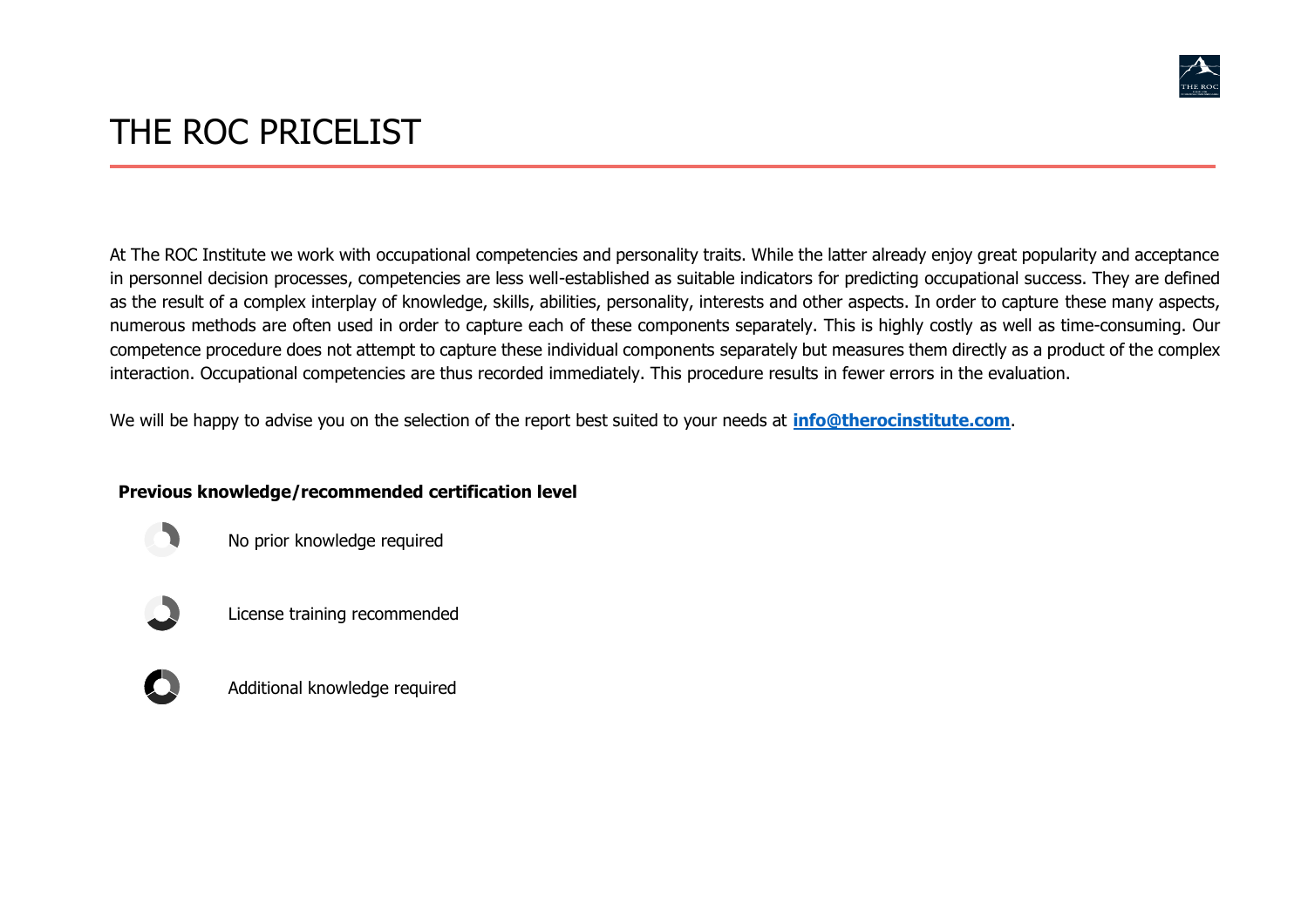

| <b>REPORT</b>                                                                                                                                                                                                                                                                                                                                                                                                                                                                                      | <b>CODE</b>      | <b>LEVEL</b> | <b>PRICE*</b>                                                                                                 |
|----------------------------------------------------------------------------------------------------------------------------------------------------------------------------------------------------------------------------------------------------------------------------------------------------------------------------------------------------------------------------------------------------------------------------------------------------------------------------------------------------|------------------|--------------|---------------------------------------------------------------------------------------------------------------|
| <b>Recruiter</b><br>Generate a requirements and target profile based on eight competence areas<br><b>Included:</b> definition of a requirements and target profile with eight competence areas,<br>implementation of the G8T online, report, including the Radar Control<br>Application: onboarding, talent management, pre-selection, selection, employee development,<br>leadership training, team building, potential analysis, coaching, cultural fit, competence<br>management                | <b>G8T-R8</b>    |              | 199,00 €                                                                                                      |
| <b>Competency X</b><br>Generate a requirements and target profile with X of 39 competence areas<br><b>Included:</b> definition of a requirements and target profile with X competence areas,<br>$\blacksquare$<br>implementation of the G8T online, report, including the Radar Control<br>Application: onboarding, talent management, pre-selection, selection, employee development,<br>leadership training, team building, potential analysis, coaching, cultural fit, competence<br>management | G8T-RX           |              | 199,00 €<br>(up to eight<br>competence<br>areas)<br>10,00 €<br>(for each<br>additional<br>competence<br>area) |
| <b>Leadership</b> (entry, mid, high)<br>Analysis and interpretation of general, leadership-related competence areas for people at beginner<br>level, with middle management experience and at executive level<br><b>Included:</b> implementation of the G8T online, report with indications of chances/risks, including<br>the Radar Control<br>Application: talent management, pre-selection, selection, employee development, executive<br>training, potential analysis                          | G8T-L<br>(e,m,h) |              | 299,00 €                                                                                                      |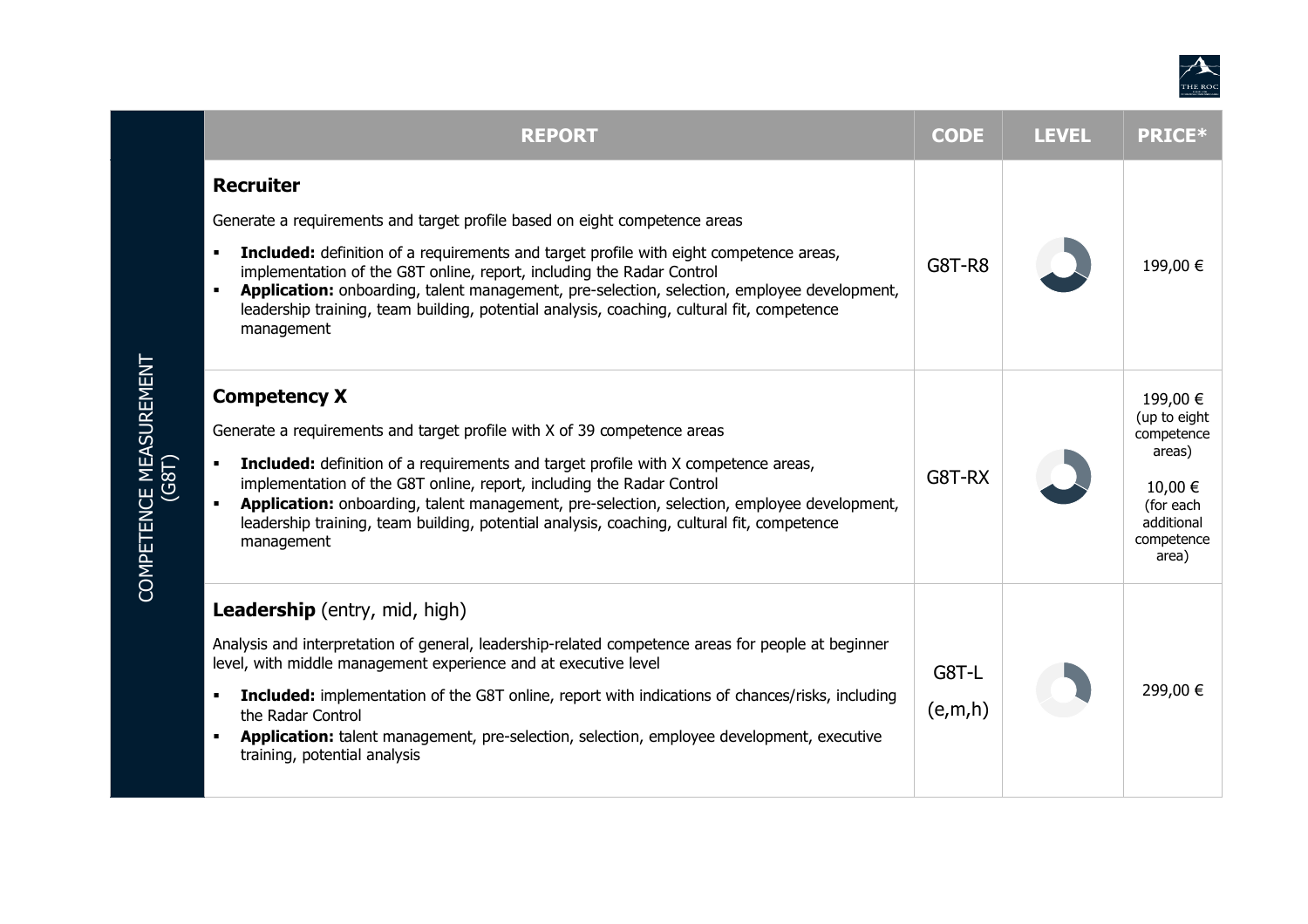

| <b>REPORT</b>                                                                                                                                                                                                                                                                                                                                                                                                | <b>CODE</b>      | <b>LEVEL</b> | <b>PRICE*</b>                                                   |
|--------------------------------------------------------------------------------------------------------------------------------------------------------------------------------------------------------------------------------------------------------------------------------------------------------------------------------------------------------------------------------------------------------------|------------------|--------------|-----------------------------------------------------------------|
| <b>Sales</b> (entry, mid, high)<br>Analysis and interpretation of general competence areas in sales functions for entry-level, mid-level<br>and executive-level<br><b>Included:</b> implementation of the G8T online, report with indications of chances/risks, including<br>٠<br>the Radar Control<br>Application: talent management, pre-selection, selection, employee development, potential<br>analysis | G8T-S<br>(e,m,h) |              | 299,00 €                                                        |
| <b>Full Potential</b><br>Analysis of all 39 competence areas and identification of potentials at various levels of experience<br><b>Included:</b> implementation of the G8T online, report, including the Radar Control<br>٠<br>Application: talent management, outplacement, leadership training, coaching, cultural fit<br>٠                                                                               | G8T-39           |              | 319,00 €                                                        |
| <b>360 Degrees</b><br>Captures the areas of occupation-related competence in self-image and external image<br><b>Included:</b> definition of a requirements and target profile, implementation of the G8T online,<br>٠<br>report<br>Application: employee development, management training                                                                                                                   | G8T-360          |              | 350,00 €<br>(one group)<br>90,00 €<br>(every<br>other<br>group) |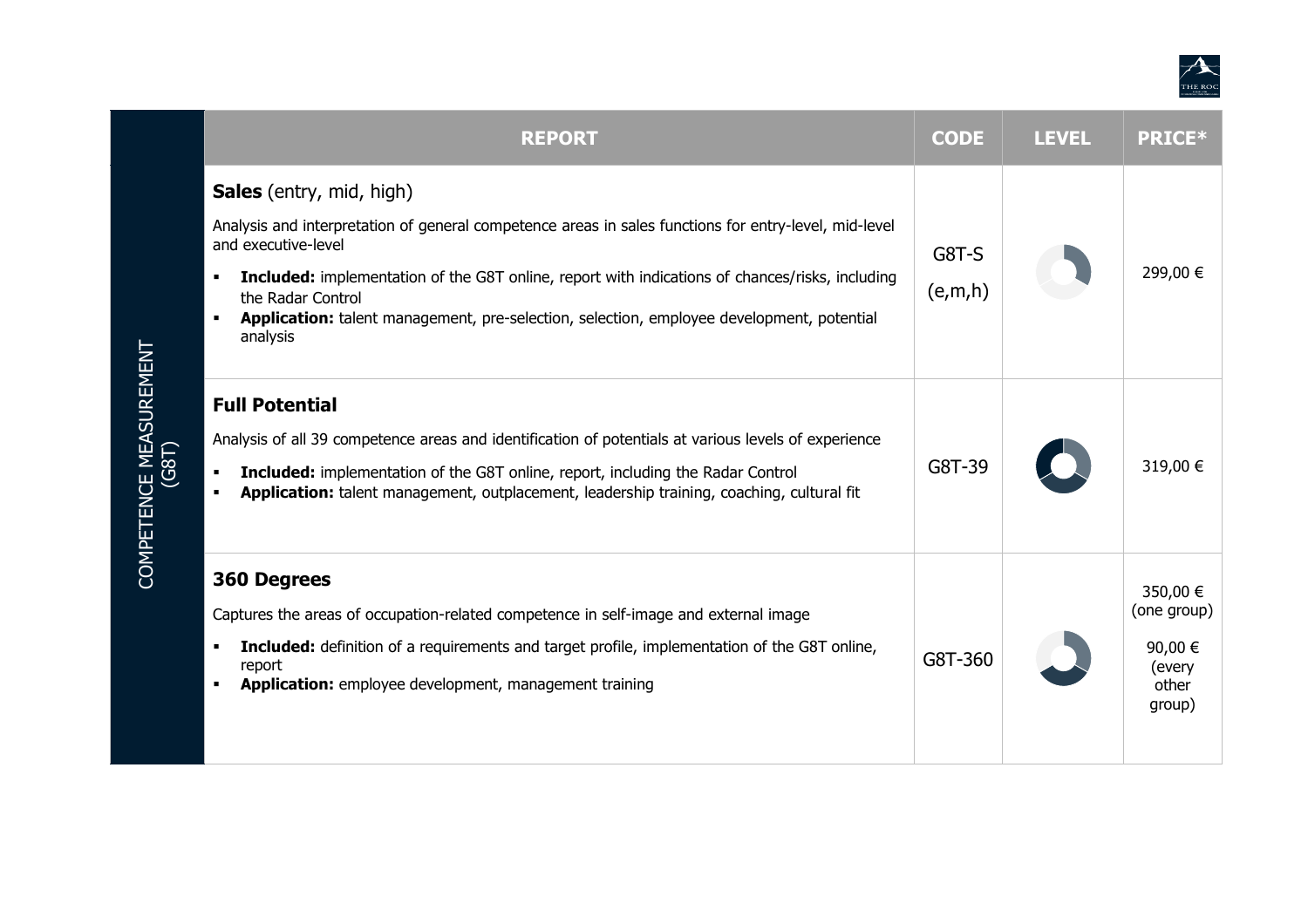

| <b>REPORT</b>                                                                                                                                                                                                                                                                                                                                                                                                                                                                                                                          | <b>CODE</b> | <b>LEVEL</b> | <b>PRICE*</b> |
|----------------------------------------------------------------------------------------------------------------------------------------------------------------------------------------------------------------------------------------------------------------------------------------------------------------------------------------------------------------------------------------------------------------------------------------------------------------------------------------------------------------------------------------|-------------|--------------|---------------|
| <b>Strength &amp; Risks Competencies</b><br>Analysis of the eight primary competencies and interpretation guide for the areas of leadership,<br>team and learning as well as information on motivation and development<br>Included: implementation of the G8T online, evaluation and interpretation guide (leadership,<br>team, learning, motivation, development) at competence level and facet wheel, report<br>Application: outplacement, selection, employee development, executive training, team<br>building, potential analysis | G8T-SR      |              | 319,00 €      |
| <b>AI Leader Success</b><br>Individual report for managers based on a self-learning algorithm; derivation of success<br>probabilities, measures and costs<br><b>Included:</b> internal company evaluation, self-learning algorithm, implementation of the G8T<br>online, evaluation including current and calculated probability of success in competence<br>development, action plan and cost savings, including the Radar Control<br><b>Application:</b> talent management, employee development, management training                | G8T-AI      |              | Auf Anfrage   |
| <b>Radar Control</b><br>Interview guide supporting the use of competency-based reports by adding the external image<br><b>Included:</b> interview questions on all 39 competence areas with more than 450 biographical,<br>situational and knowledge questions<br><b>Use:</b> onboarding, talent management, outplacement, selection, employee development,<br>٠<br>leadership training, team building, potential analysis                                                                                                             | G8T-RC      |              |               |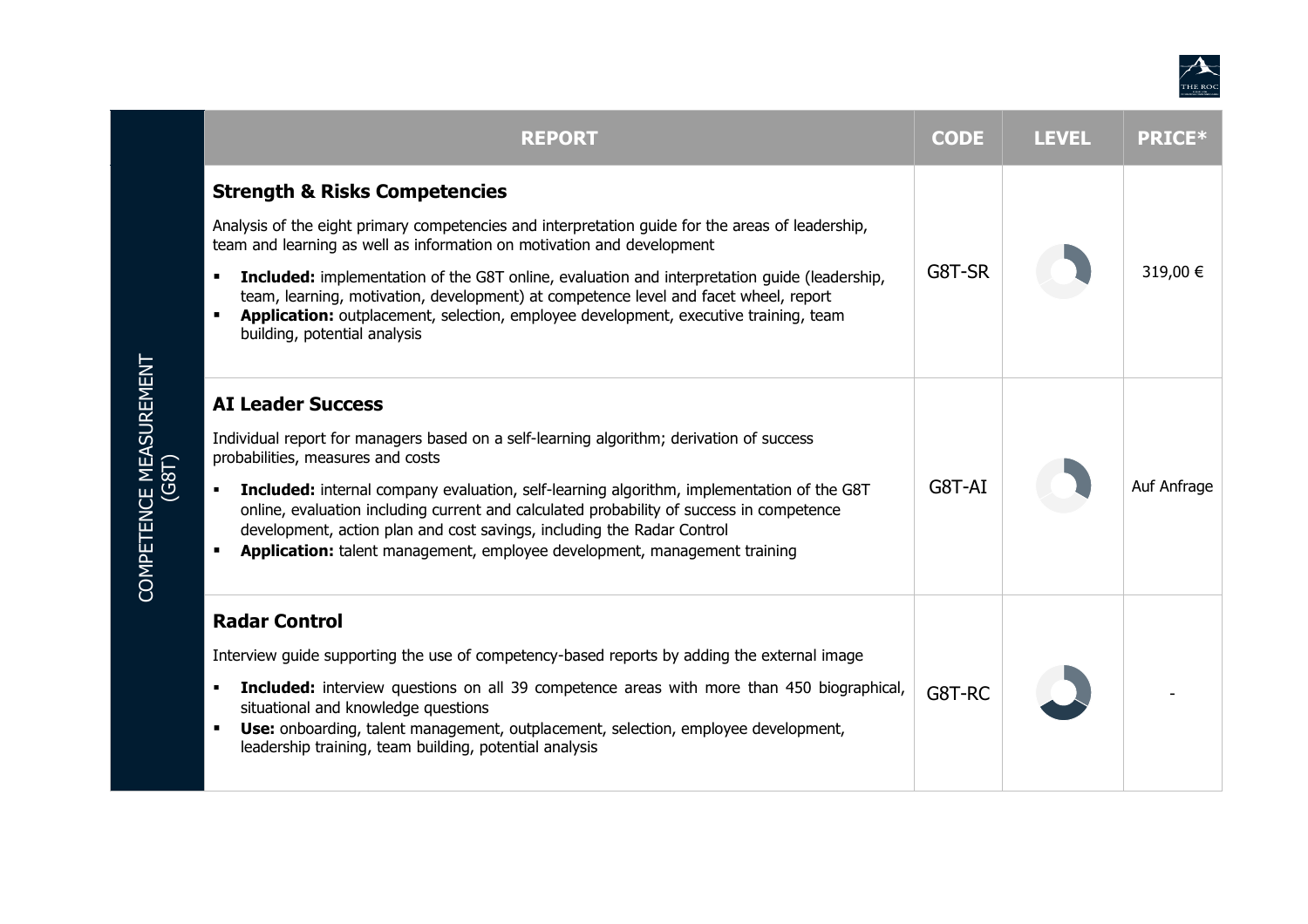

|  | <b>REPORT</b>                                                                                                                                                                                                                                                                                                                                                                                                                                                                                                                                | <b>CODE</b>   | <b>LEVEL</b> | <b>PRICE*</b>                                                                                  |
|--|----------------------------------------------------------------------------------------------------------------------------------------------------------------------------------------------------------------------------------------------------------------------------------------------------------------------------------------------------------------------------------------------------------------------------------------------------------------------------------------------------------------------------------------------|---------------|--------------|------------------------------------------------------------------------------------------------|
|  | <b>Big Five</b><br>Overview of the five superordinate personality dimensions (big five)<br>Included: definition of a requirements and target profile with a maximum of five dimensions,<br>٠<br>implementation of the B5N online, report<br>Application: onboarding, talent management, pre-selection, selection, employee development,<br>leadership training, team building, potential analysis, coaching, cultural fit, competence<br>management                                                                                          | B5N-DX        |              | 199,00 €                                                                                       |
|  | <b>Personality X</b><br>Creation of an individual requirements and target profile with X of 42 personality facets<br>Included: Definition of a requirements and target profile with X facets, implementation of the<br>B5N online, report<br>Application: Onboarding, talent management, pre-selection, selection, employee development,<br>leadership training, team building, potential analysis, coaching, cultural fit                                                                                                                   | B5N-FX        |              | 199,00 €<br>(up to eight<br>facets)<br>10,00 €<br>(for every<br>other<br>personality<br>facet) |
|  | <b>Strengths &amp; Risks Personality</b><br>Analysis of the personality dimensions and interpretation guide for the areas leadership, team and<br>learning as well as information on motivation and development.<br><b>Included:</b> Implementation of the B5N online, evaluation and interpretation guide (leadership,<br>٠<br>team, learning, motivation, development) at competence level and facet wheel, report<br>Application: Outplacement, selection, employee development, executive training, team<br>building, potential analysis | <b>B5N-SR</b> |              | 319,00 €                                                                                       |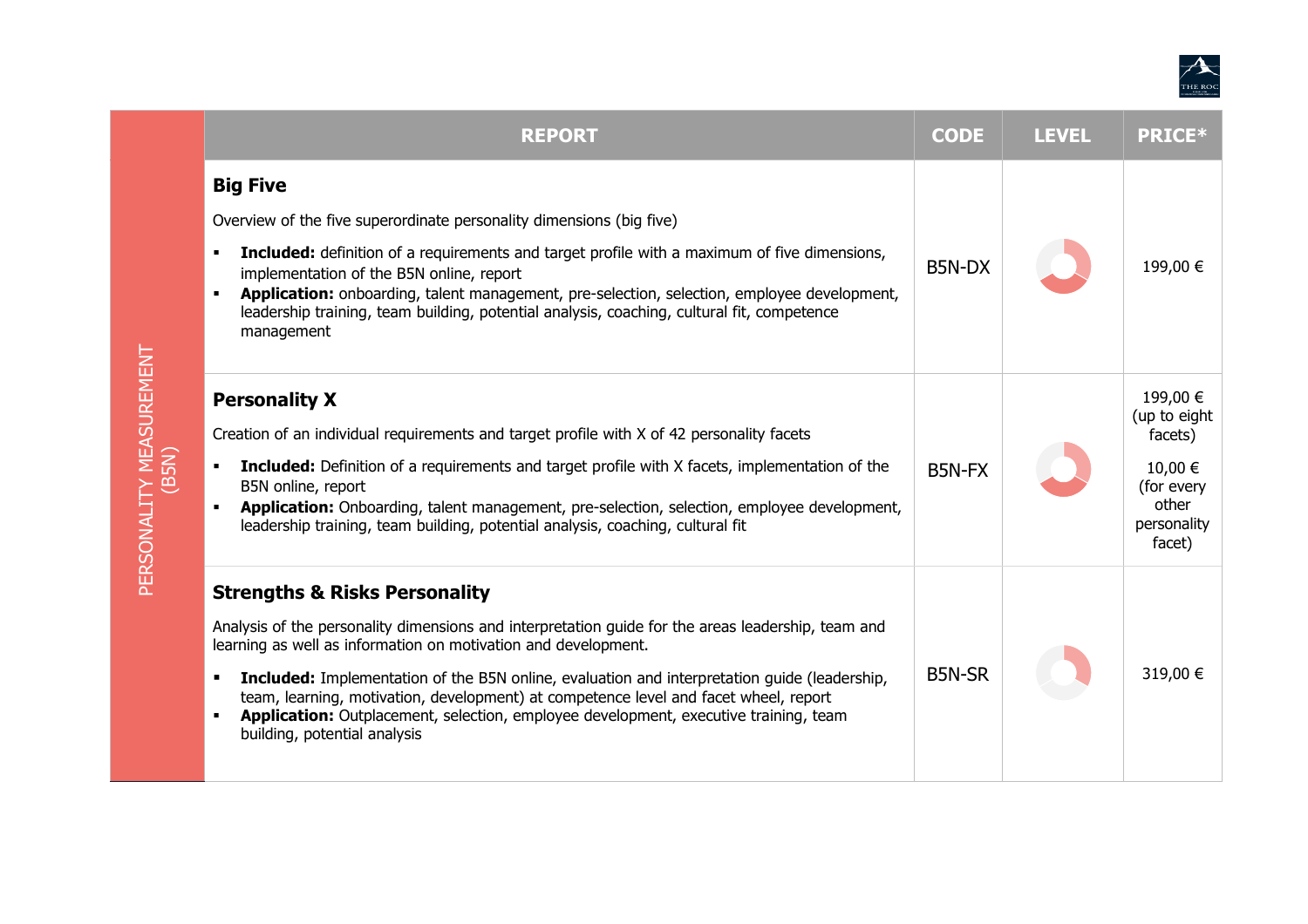

| <b>REPORT</b>                                                                                                                                               | <b>CODE</b> | <b>LEVEL</b> | <b>PRICE*</b> |
|-------------------------------------------------------------------------------------------------------------------------------------------------------------|-------------|--------------|---------------|
| <b>Bigger Picture</b><br>Analysis of all 42 personality facets and assessment of an individual personality profile<br><b>B5N-42</b>                         |             |              | 319,00 €      |
| <b>Included:</b> implementation of the B5N online, report<br>٠<br>Application: talent management, outplacement, leadership training, coaching, cultural fit |             |              |               |

| 29,00 € |
|---------|
|         |